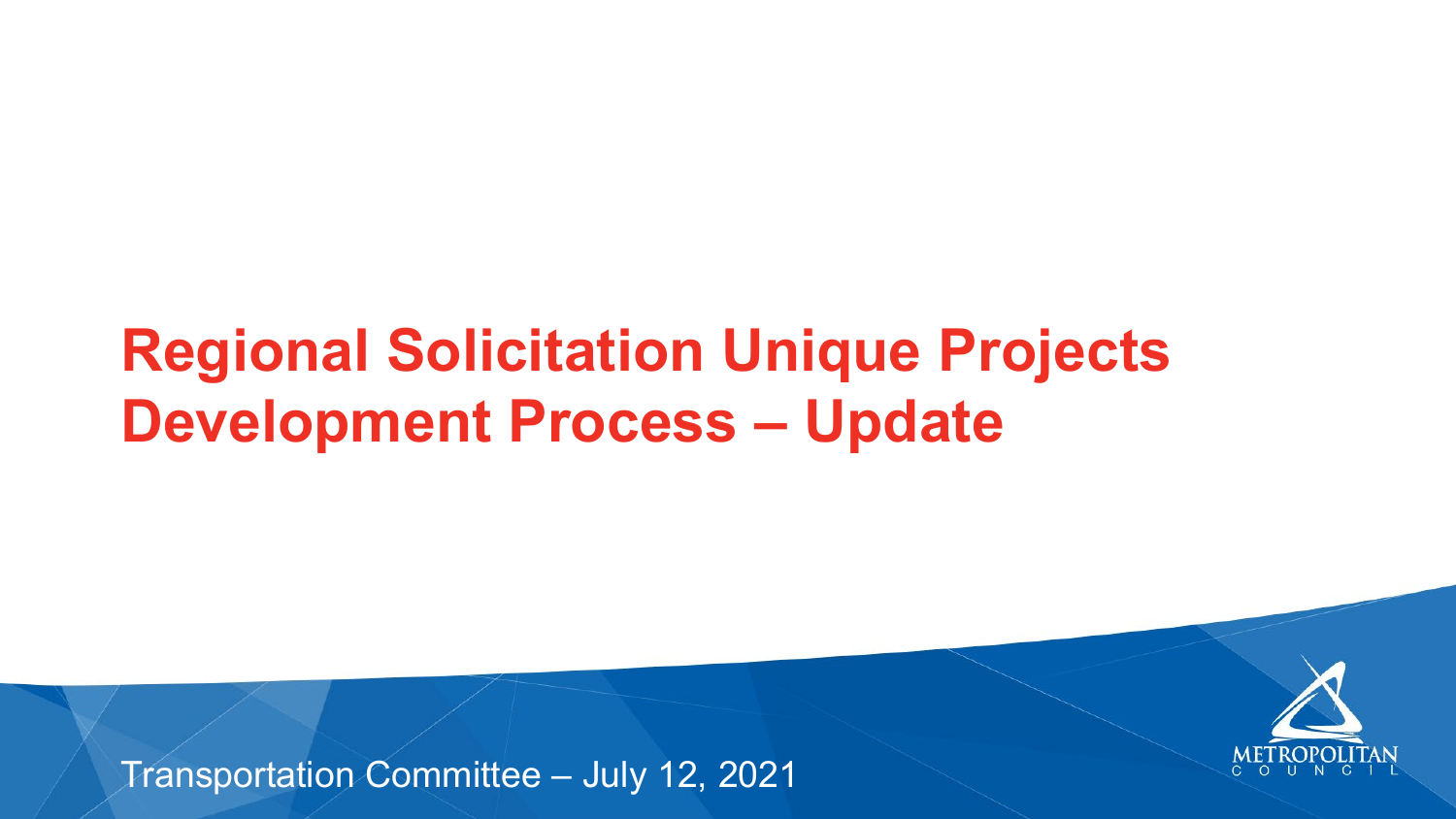



Regional process to allocate federal transportation funds to locally-initiated public projects that support regional transportation goals and objectives.

- Solicit and select **\$200 million worth of projects every two years** for implementation four-to-five years into the future (e.g., 2020 Regional Solicitation will fund projects in 2024 and 2025)
- Use a transparent and **technically-driven scoring system** to select projects
- Federal awards pay **up to 80%** of total project cost or adopted maximum awards

# **What is the Regional Solicitation?**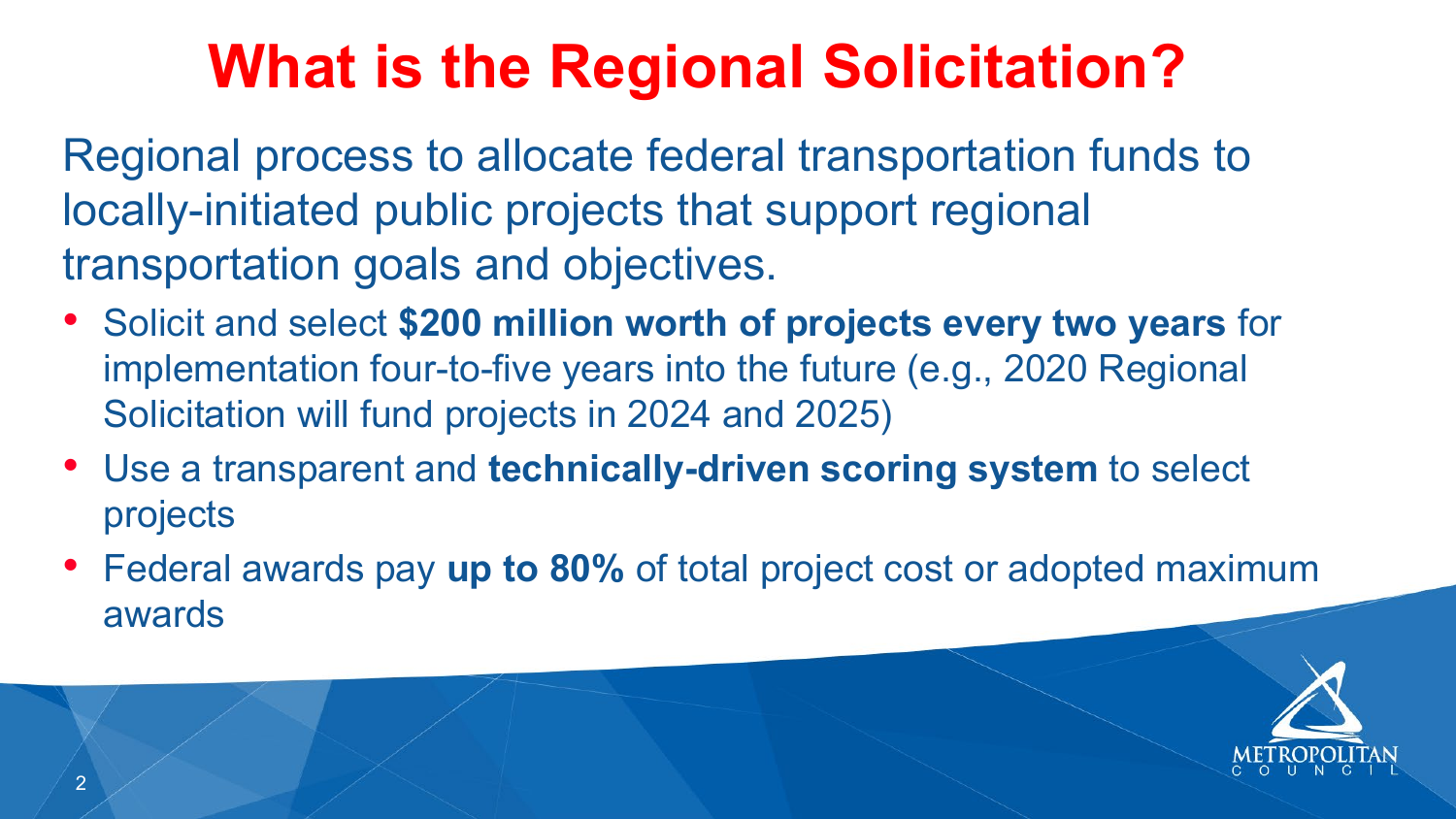

# **Strong Linkage to Regional Policy**

## Reg. Sol. **Criteria**

## Reg. Sol. **Scoring Measures**



## Projects **Reflect** Regional **Policy**



- Qualifying criteria ask applicants to document consistency with regional policy
- Geographic balance is a secondary lens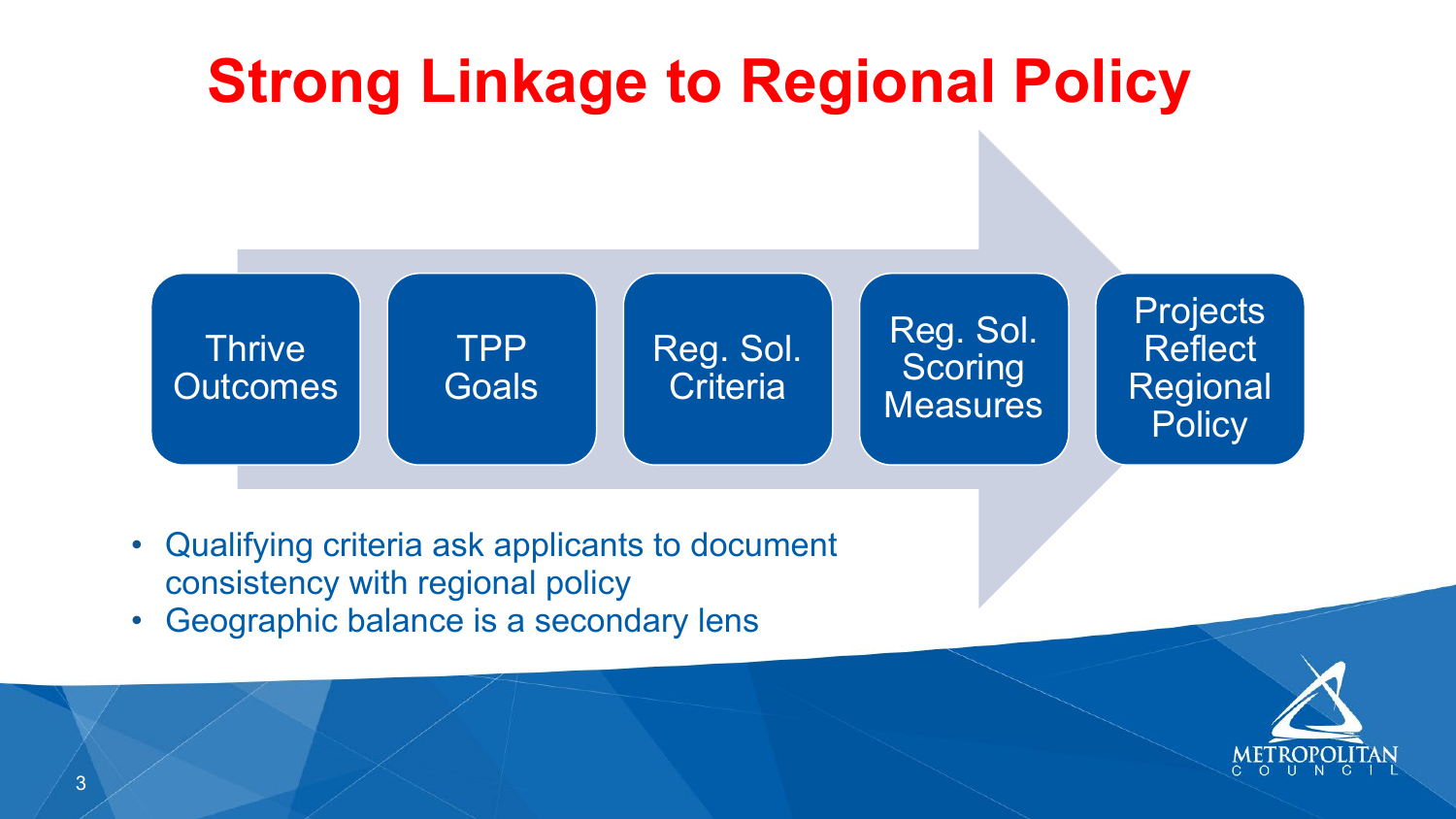



- Prior to 2014, unique projects funded on a case-by-case basis
- Unique projects application category suggested to be added during 2014 Regional Solicitation evaluation (for 2016 application)
- 2018 St. Paul/Hourcar Mobility Hub Charging Stations
- Adopted recommendations as part of the 2020 Solicitation:
	- Create a Unique Projects application category
	- Set aside 2.5% of total funding in 2020 Solicitation for Unique projects
	- Select Unique projects in the 2022 Solicitation
	- Identify the Unique Projects criteria and evaluation process after the 2020 Solicitation

# **Unique Projects History**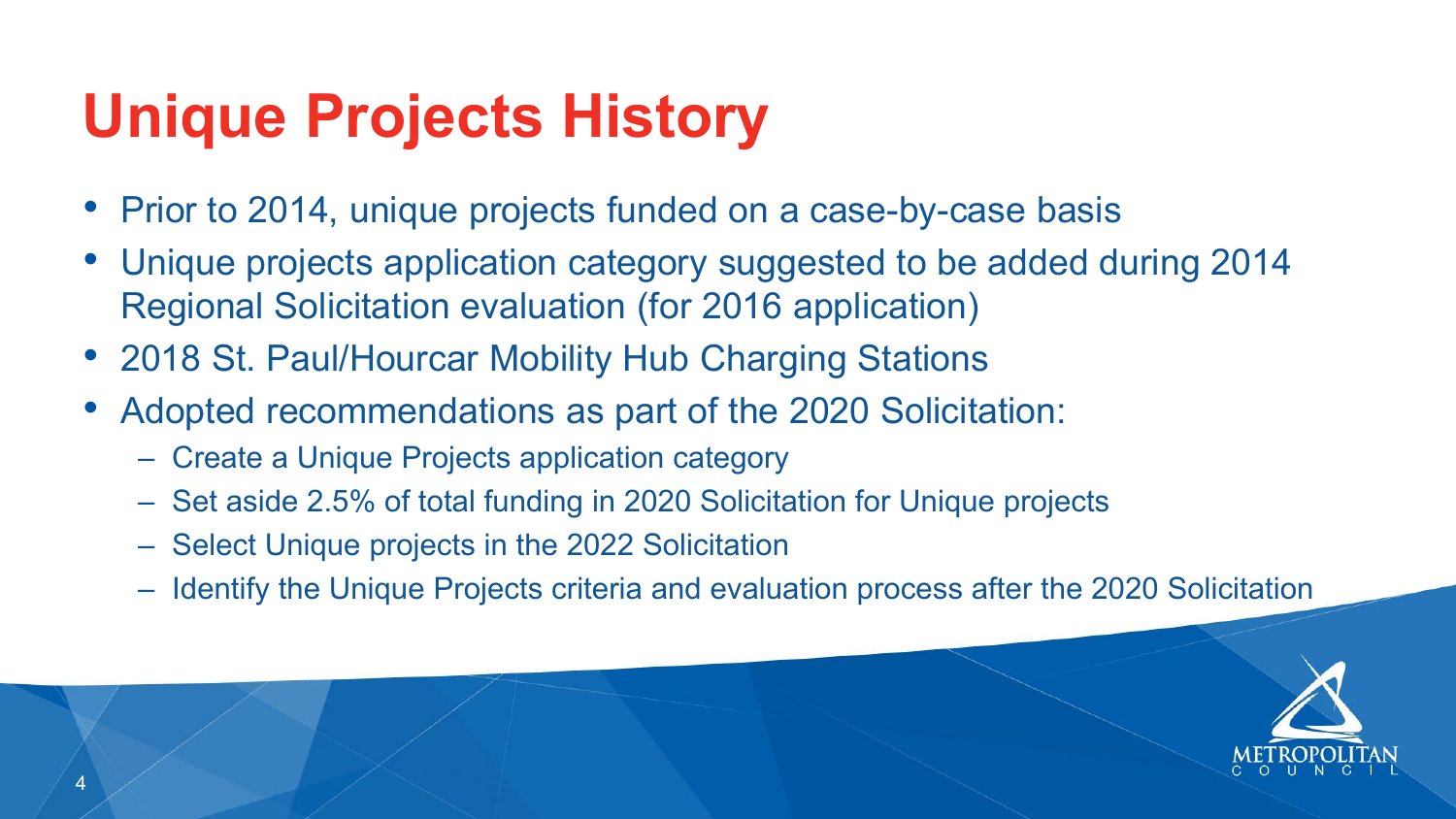Unique Projects\* (2.5% of federal Funds; \$4M to \$5M) **Including the Regional Travel Behavior Inventory/Modeling Program** 

**Transit and Travel Demand Management (TDM) Projects Arterial Bus Rapid Transit Project Transit Expansion Transit Modernization Travel Demand Management** • Base Level

· Innovative

**Bicycle and Pedestrian Facilities** 

**Multiuse Trails and Bicycle Facilities** 

**Pedestrian Facilities** 

**Safe Routes to School** (Infrastructure)



## **2020 Approved Application Categories**

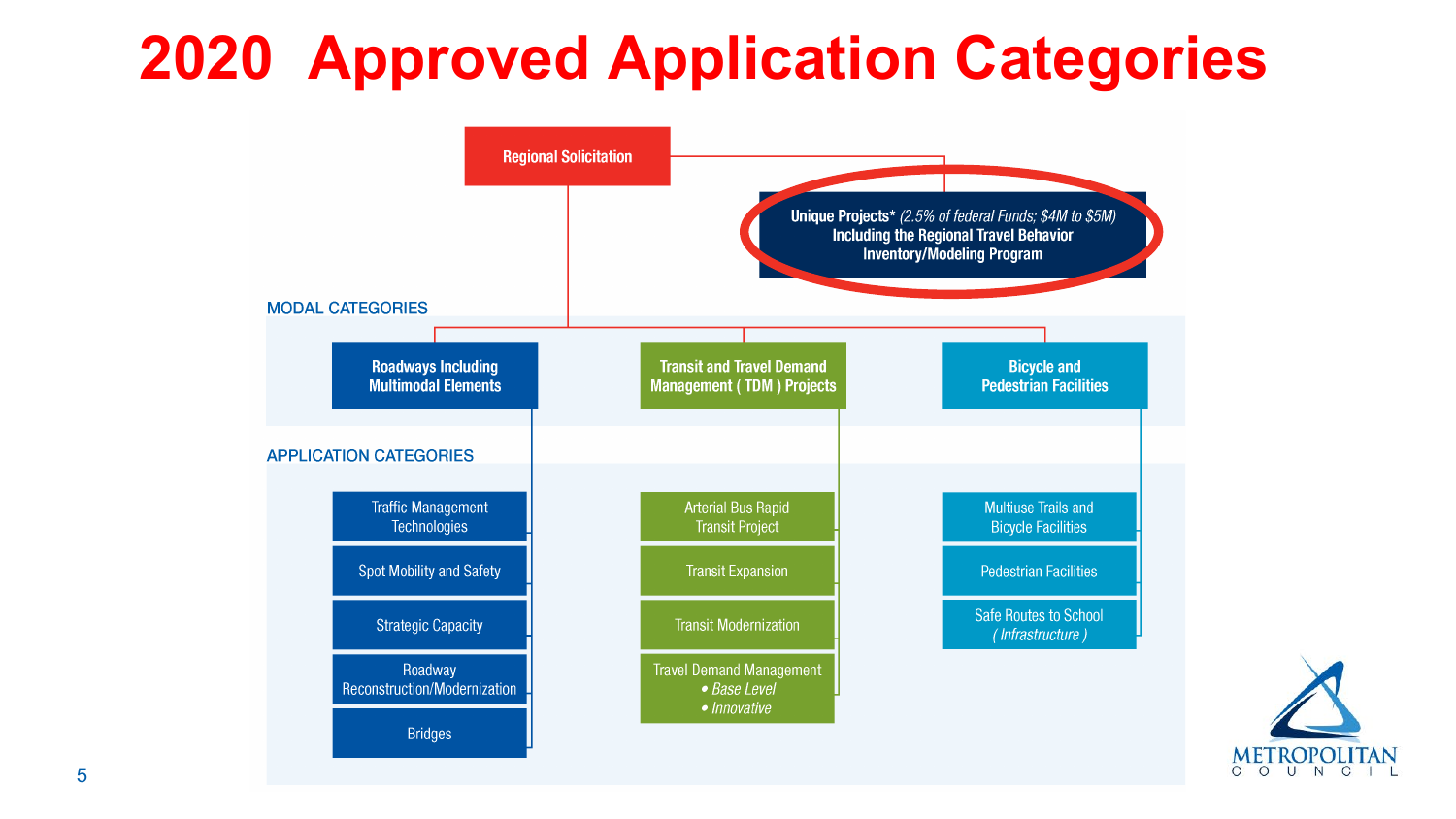

# **Regional Solicitation Unique Projects Work Group**

- Met five times from April 23 July 9
- Comprised of TAB volunteers
	- 2 Met Council Members (CM Barber and CM Fredson)
	- 4 County representatives
	- 3 City representatives
	- 5 citizen or modal representatives
- Provide policy direction to technical staff to develop category details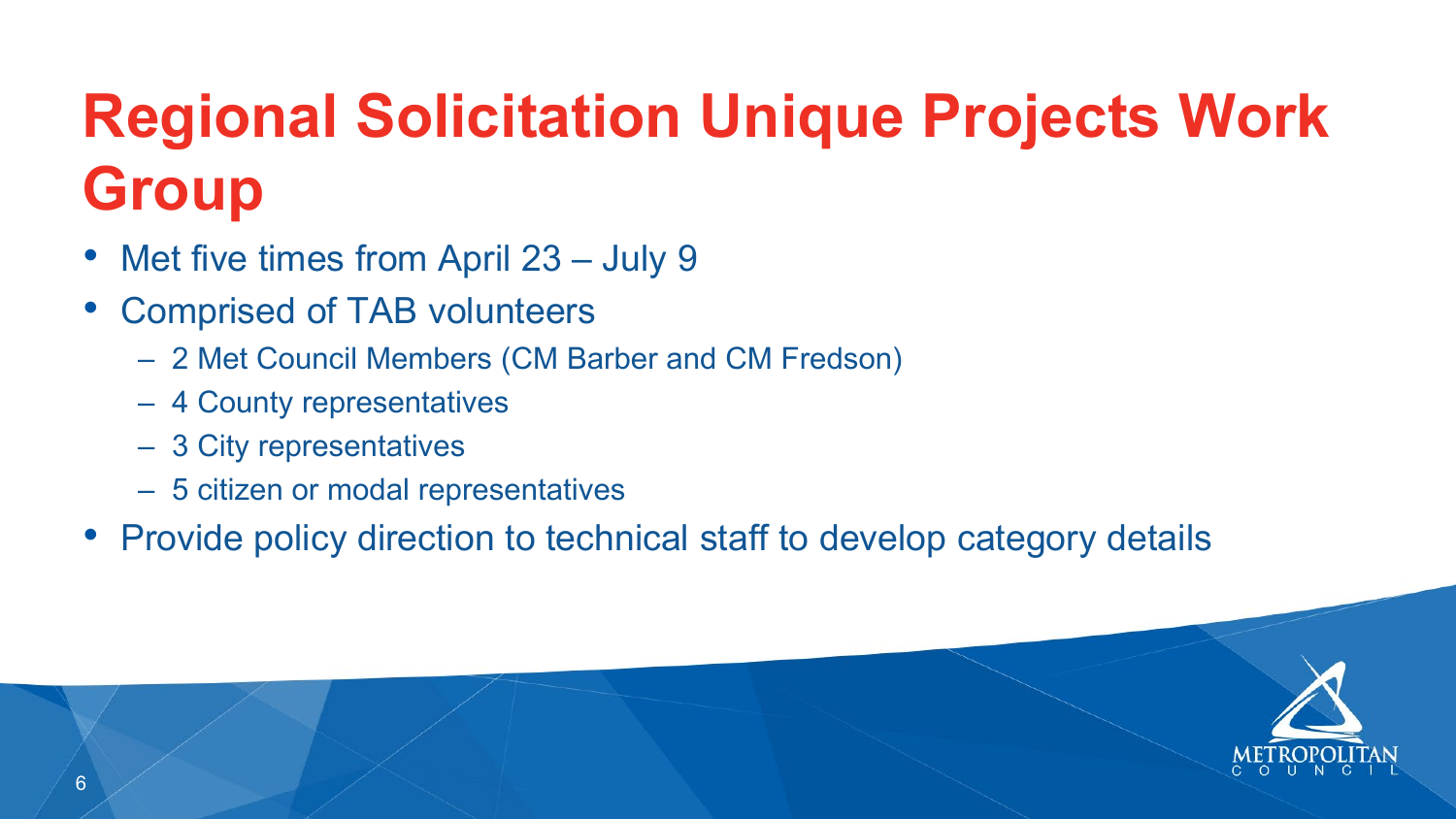## **Policy Work Group Recommendations to TAB**





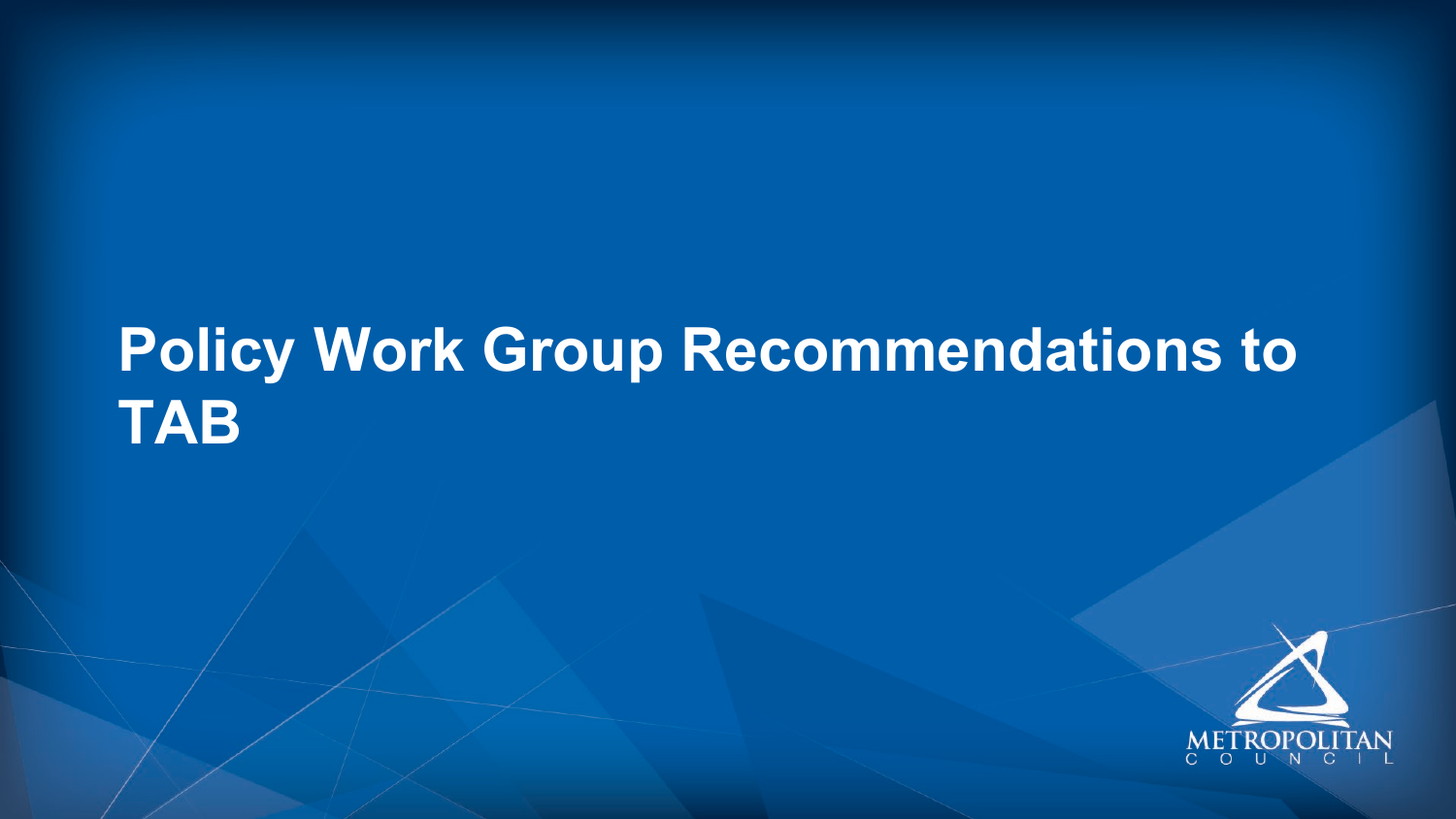## • Staff recommend that we do not make Unique Projects eligibility based on ineligibility

- in other funding categories
	- Difficult to determine specifically what isn't eligible in each category
	- Two-step application process will help guide applicants
- Allow evaluation criteria to determine whether Unique Project proposals fit the purpose or not
- Unique Projects purpose statement:

"To fund innovative projects that would not be eligible or competitive in other application categories and that reduce adverse environmental impacts, improve racial equity, and





support multimodal communities."

# **Project Eligibility**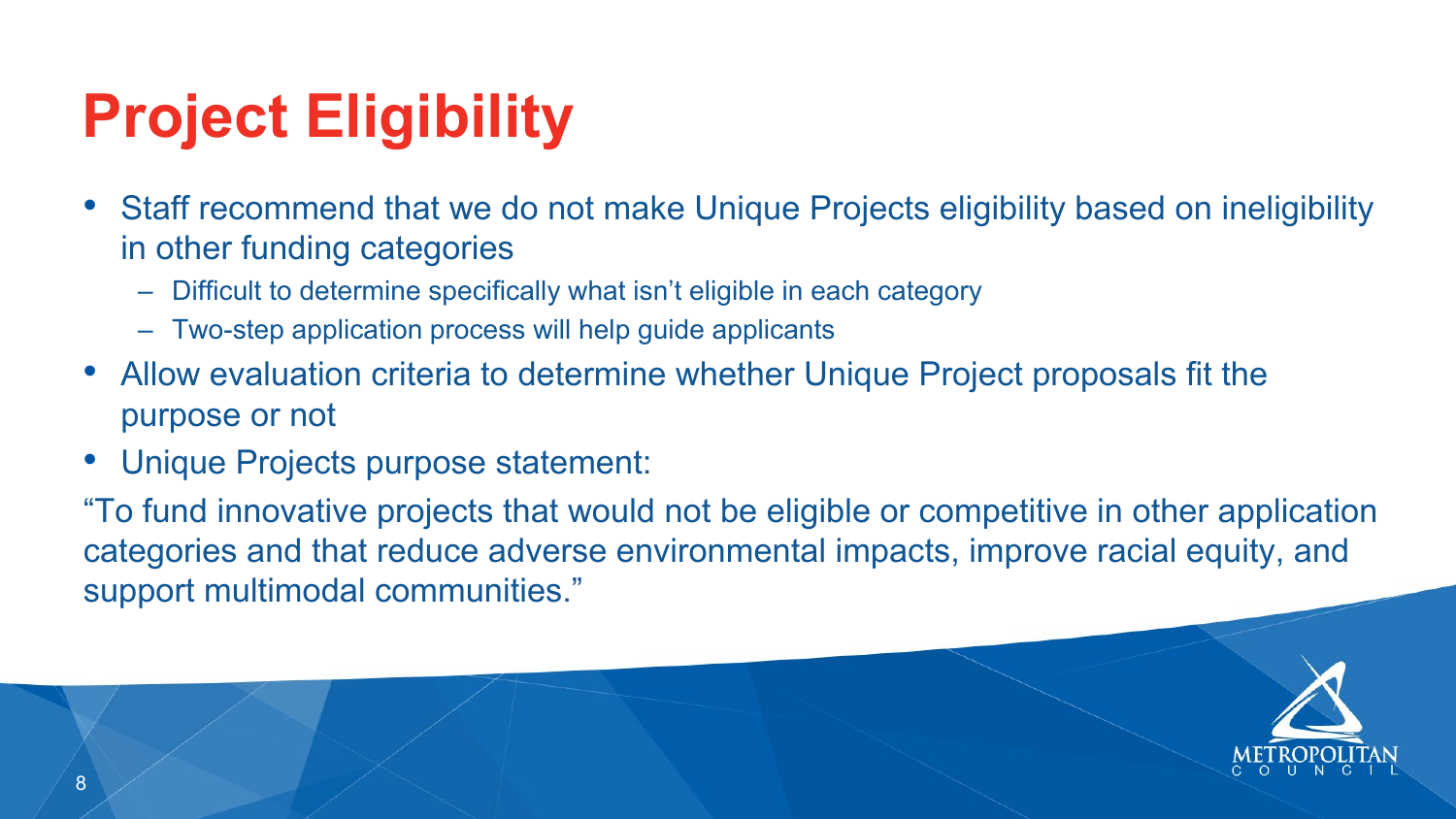

## **Two-Step Application Process**

## **Recommendations**

## **Unique Projects Timeframe**

Adopt unique projects draft application September 2021 Regional Solicitation public comment Sept – Nov 2021 Initial project interest form due November 2021 Consultation w/ applicants Nov – Jan 2022 Release Final Regional Solicitation February 2022 Applications due April 2022 Evaluation May – August 2022 Project selection Sept – Nov 2022

Overlap public comment period with initial project interest form



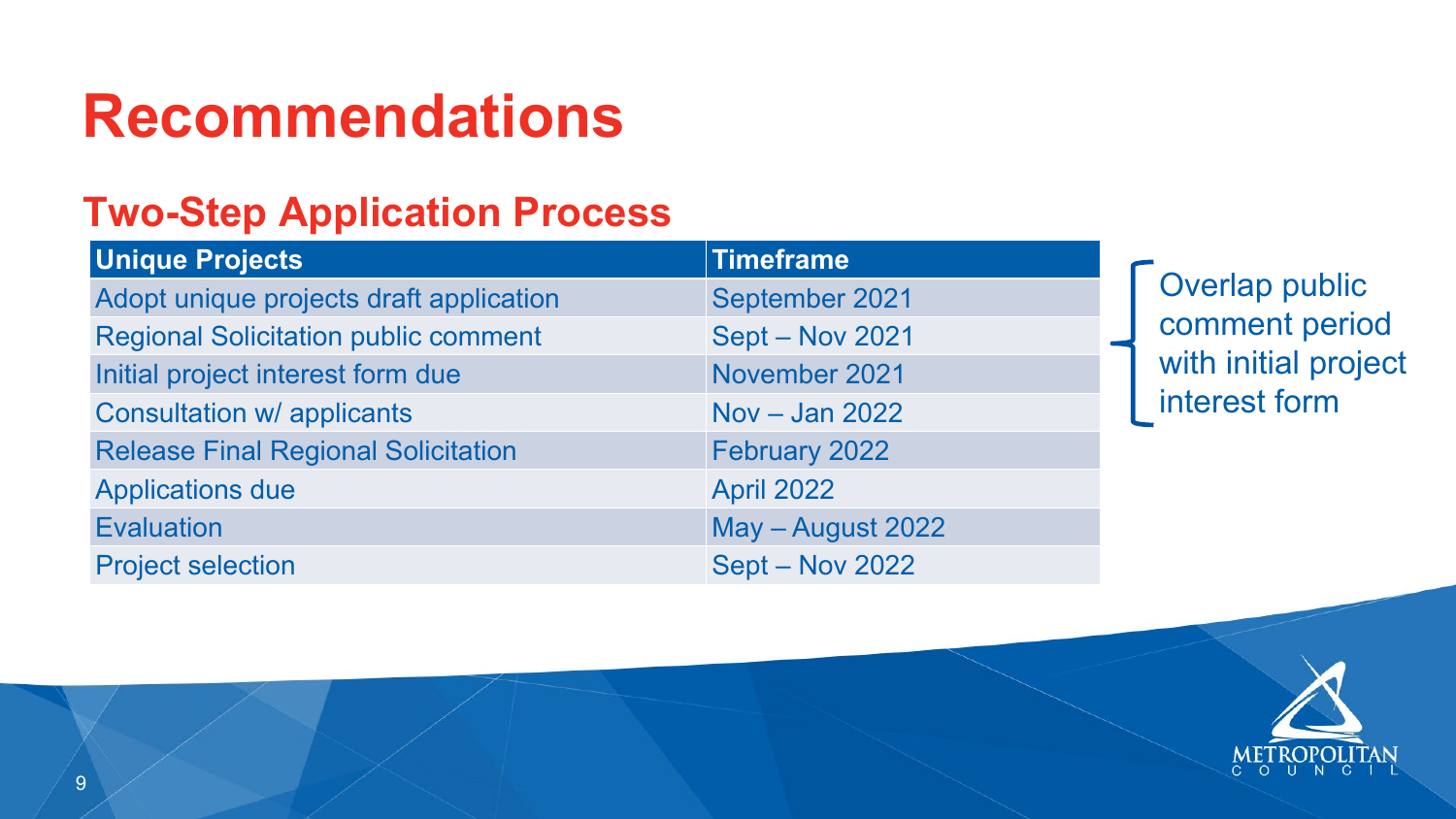# **Recommendations (cont.)**

## **Evaluation Process**

- First Step Applicants provide:
	- Project title and description
	- List of project tasks or elements
	- Approximate budget and potential match sources • Share information with Regional Solicitation Policy Work Group
	- Description of project location or impacted areas
	- Brief description of how project will advance Unique Project goals: multiple responses with short word limit

• Staff review for eligibility and provide technical feedback to potential applicants

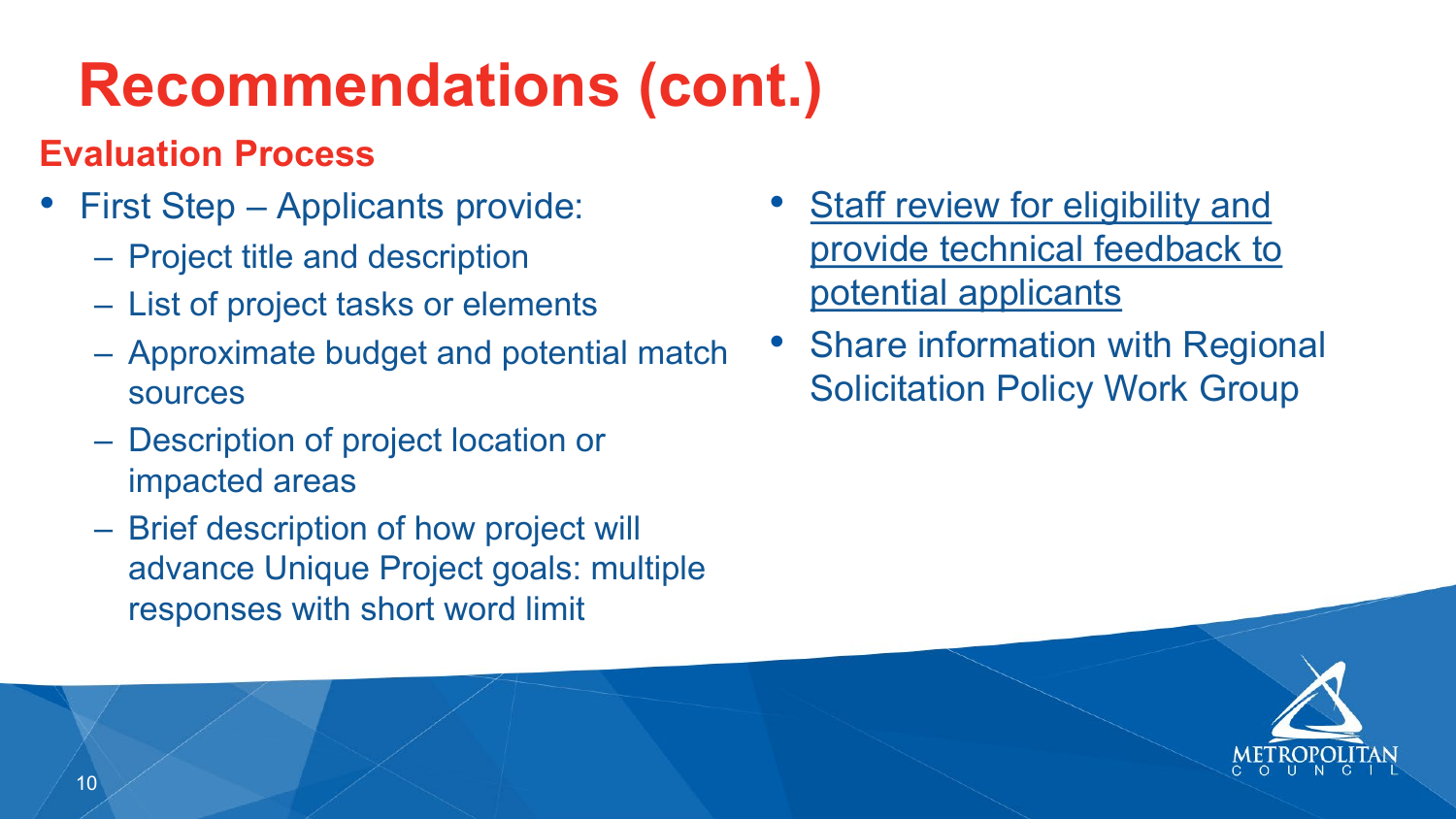# **Recommendations (cont.)**

## **Evaluation Process**

- Second Step Applicants provide:
	- Detailed description of project, including documented need and approach
	- Detailed list of project elements
	- Line-item budget and confirmed match sources
	- Detailed description of project location and affected populations
	- Responses to criteria and metrics, both qualitative and quantitative
- Staff review for errors and provide technical input to evaluators
- Regional Solicitation Policy Work Group members evaluate and rank projects



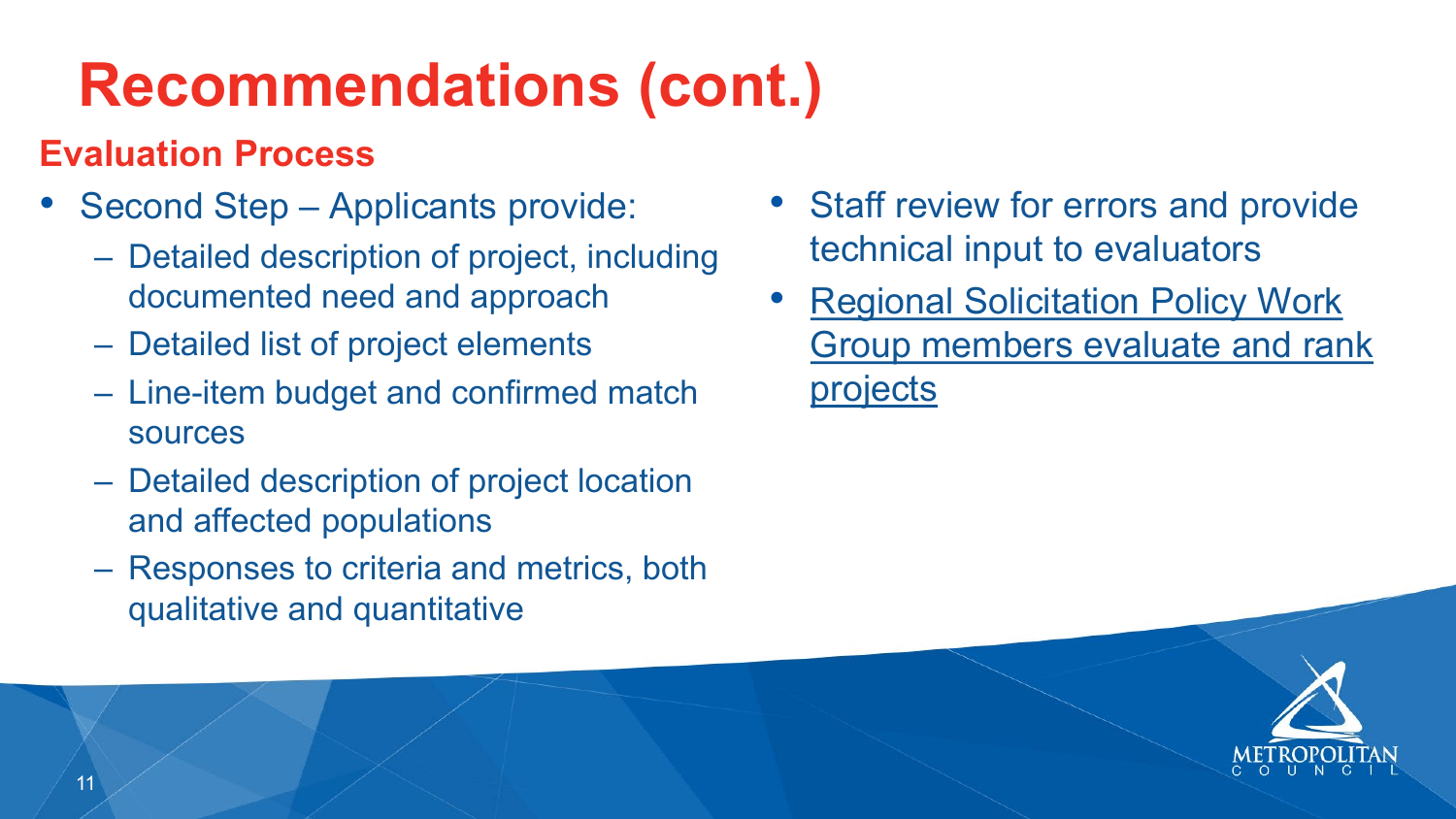



## **Recommendations (cont.)**

## **Evaluation Criteria Questions**

- Criteria are the six primary factors used to evaluate projects
	- How does the project **reduce adverse environmental impacts** of transportation?
	- How does the project **improve racial equity**?
	- How does the project **support multimodal communities**?
	- How is the project **innovative**?
	- How does the project have **regional impact** or how **could it be expanded** to more of the region?
	- How does the project **build partnerships or collaboration**?
- Metrics are the more-detailed measures used to evaluate each criteria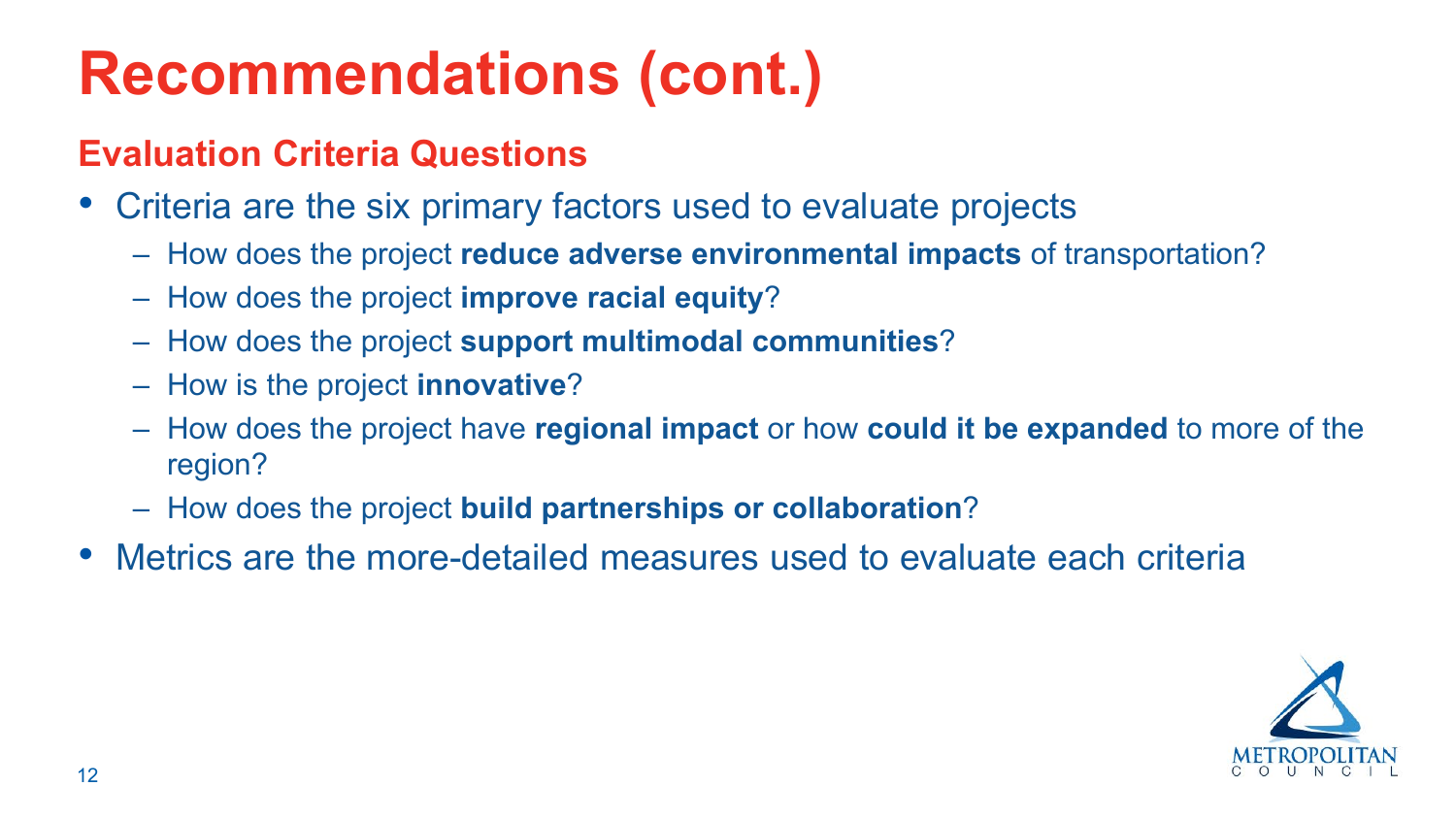

## • TDM innovation funding

# **Recommendations (cont.)**

## **Rules**

- Minimum and maximum funding limits
	- Maximum Recommendation: no limit for this round, could be revisited for future solicitations
	- Minimum Recommendation: \$500k to ensure cost-effectiveness for federal requirements
- Match requirements
	- Considered as part of scoring for partnerships and collaboration

• Recommend keeping pot separate until TDM Study complete in 2023



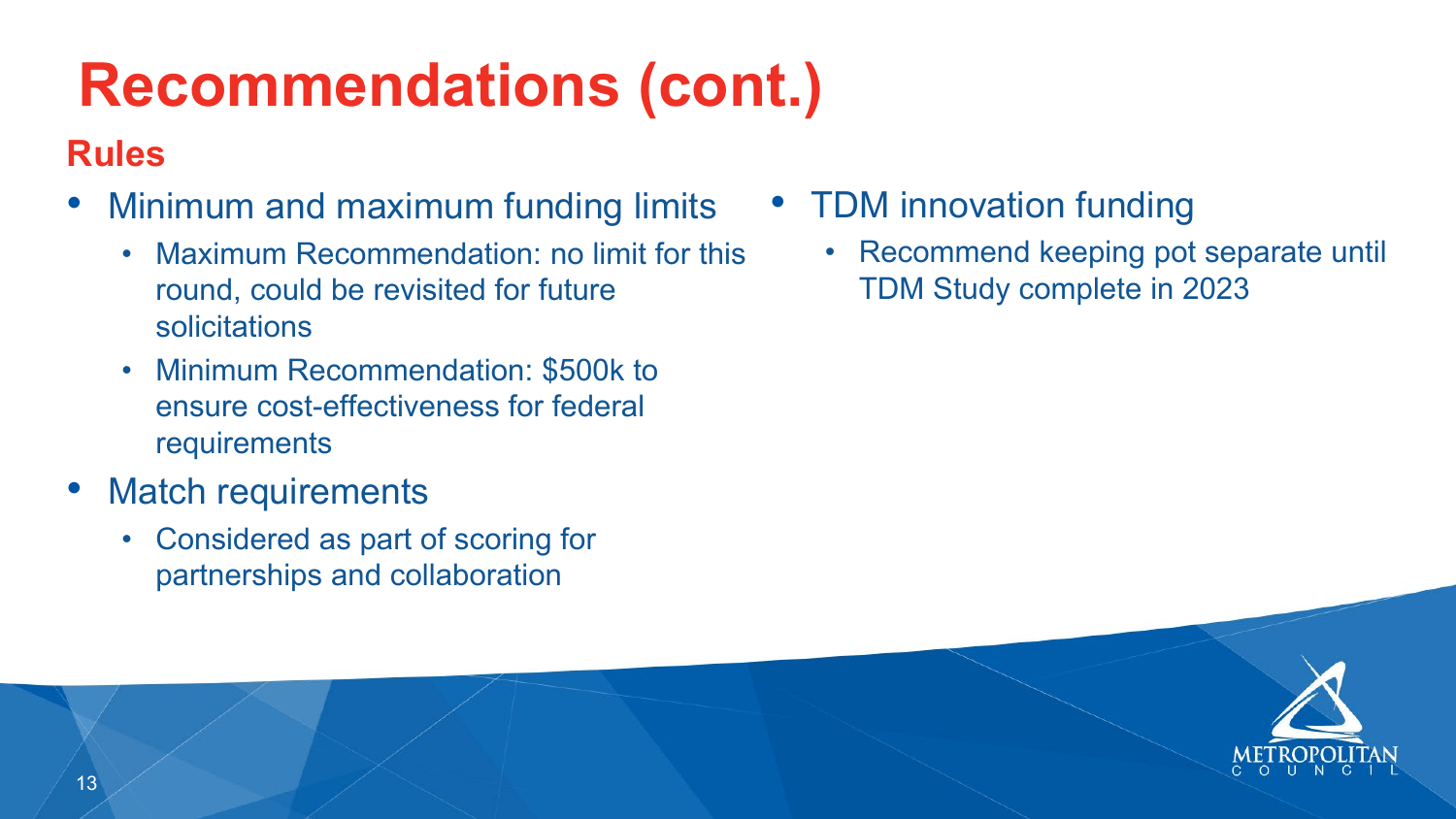



- Information items to Transportation Advisory Board and technical committees in July and August
- Finalize applications materials based on feedback in August-early Sept. • Released for public comment by TAB in September, along with initial call for
- interest from applicants

# **Regional Solicitation Unique Projects Next Step**